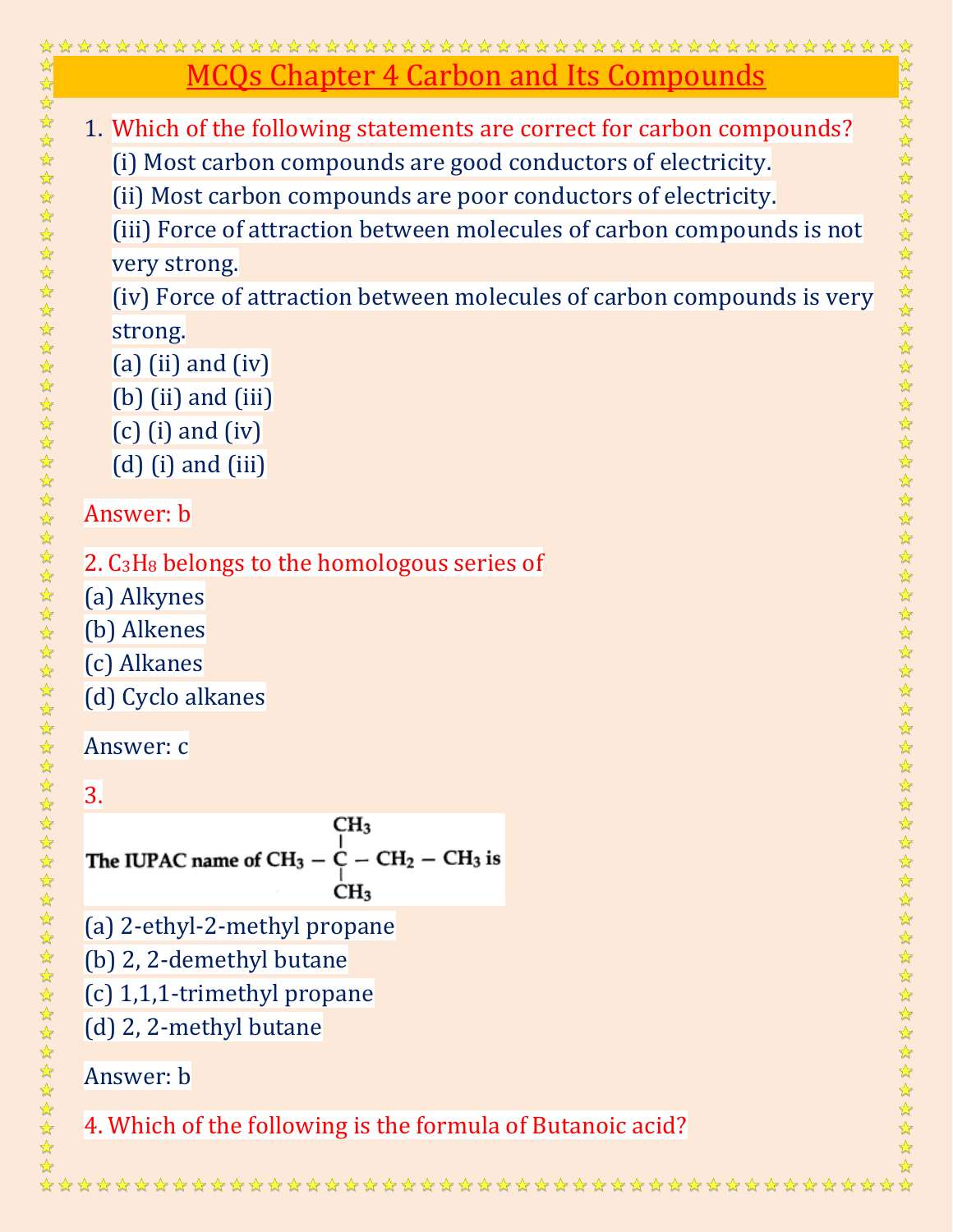| 5555                                          | (a) $CH_3CH_2CH_2CH_2COOH$<br>☆<br>公众公众<br>(b) COOH-CH <sub>2</sub> -CH <sub>2</sub> -CH <sub>2</sub> -CH <sub>3</sub><br>(c) $CH_3 - CH - CH_2 - CH_3$<br><b>COOH</b><br>$\frac{1}{2}$<br>(d) $CH_2 - CH_2 - CH_2 - COOH$<br>$\frac{1}{2}$                                                                                                                                                                                                                                                                                                                                                                                                                                                       |  |
|-----------------------------------------------|---------------------------------------------------------------------------------------------------------------------------------------------------------------------------------------------------------------------------------------------------------------------------------------------------------------------------------------------------------------------------------------------------------------------------------------------------------------------------------------------------------------------------------------------------------------------------------------------------------------------------------------------------------------------------------------------------|--|
|                                               | $\frac{1}{2}$<br>$\frac{1}{2}$<br>Answer: d<br>$\frac{1}{2}$<br>$\frac{1}{2}$<br>5. The number of isomers of pentane is<br>$\frac{1}{2}$<br>$\frac{1}{\sqrt{2}}$<br>$(a)$ 2<br>$\frac{1}{\sqrt{2}}$<br>$\frac{1}{\sqrt{2}}$<br>(b)3<br>公公公公公<br>$(c)$ 4<br>$(d)$ 5                                                                                                                                                                                                                                                                                                                                                                                                                                |  |
| なななななななななななななななななななななななななななな<br>$\frac{1}{2}$ | $\frac{1}{\sqrt{2}}$<br>Answer: b<br>☆<br>☆<br>☆<br>6. Which of the following will undergo addition reactions?<br>$\frac{1}{2}$<br>$(a)$ CH <sub>4</sub><br>$\frac{1}{2}$<br>$\frac{1}{2}$<br>$(b)$ $C_3H_8$<br>$\frac{1}{\sqrt{2}}$<br>$\frac{1}{2}$<br>$(C)$ $C_2H_6$<br>$\frac{1}{\sqrt{2}}$<br>$\frac{1}{2}$<br>(d) C <sub>2</sub> H <sub>4</sub><br>$\frac{1}{2}$<br>$\frac{1}{2}$<br>Answer: d<br>$\frac{1}{2\sqrt{3}}$<br>$\frac{1}{\sqrt{2}}$<br>$\frac{1}{2}$<br>7. When ethanoic acid is treated with NaHCO^ the gas evolved is<br>$\frac{1}{2}$<br>$\frac{1}{2}$<br>$(a)$ H <sub>2</sub><br>$\frac{1}{2}$<br>$(b)$ CO <sub>2</sub><br>公众公众公众公众公众公<br>$(c)$ CH <sub>4</sub><br>$(d)$ CO |  |
| ☆☆☆☆☆☆☆☆☆☆☆☆☆☆☆☆☆☆☆☆☆☆☆☆                      | Answer: b<br>8. Ethanol on complete oxidation gives<br>(a) acetic acid/ethanoic acid<br>$\frac{1}{2}$<br>$\frac{1}{2}$<br>(b) $CO2$ and water<br>$\frac{1}{2}$<br>(c) ethanal<br>公公公公公<br>(d) acetone/ethanone<br>Answer: b                                                                                                                                                                                                                                                                                                                                                                                                                                                                       |  |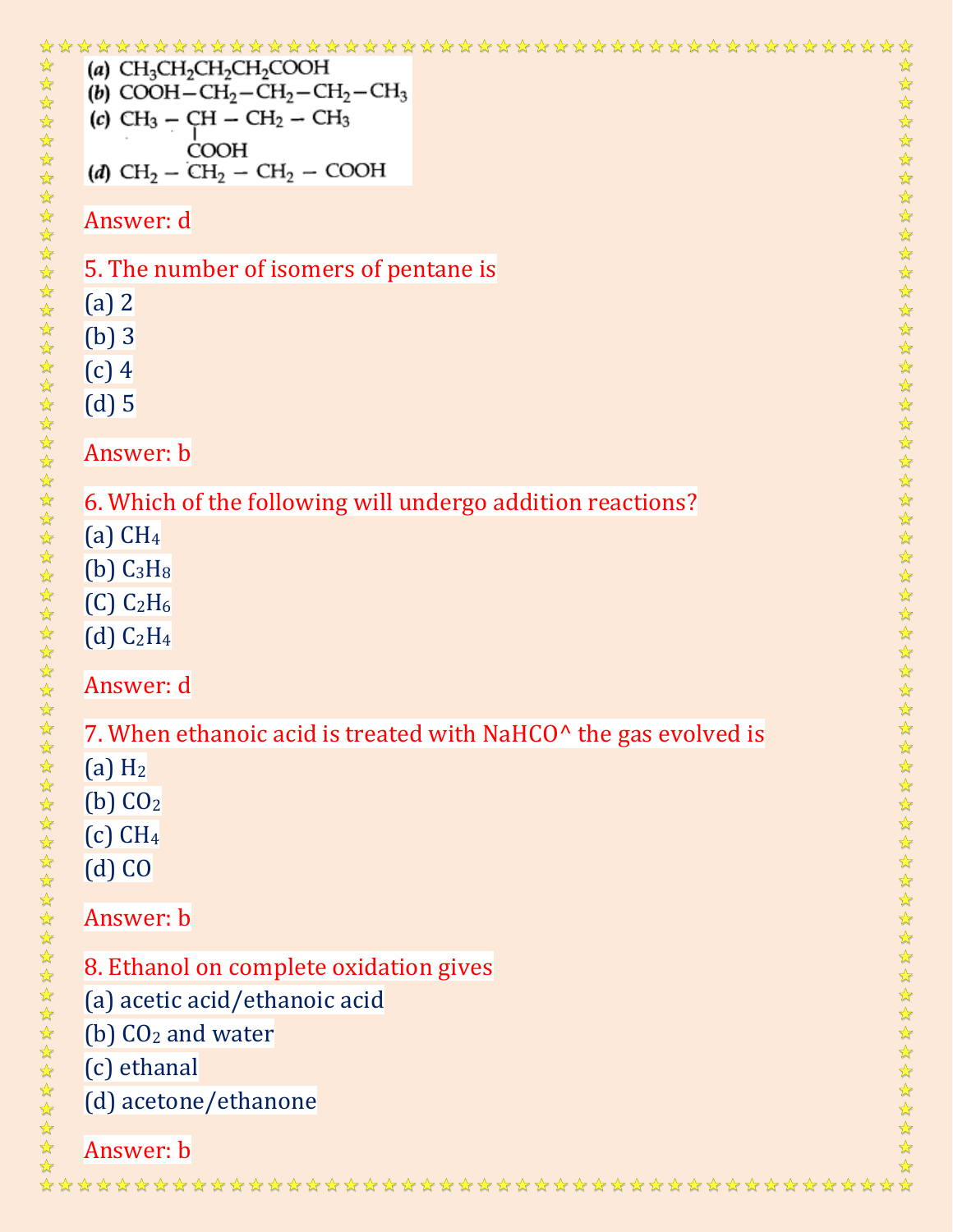|                                | 9. Which of the following will give a pleasant smell of ester when heated<br>$\frac{1}{\sqrt{2}}$     |
|--------------------------------|-------------------------------------------------------------------------------------------------------|
|                                | with ethanol and a small quantity of sulphuric acid?                                                  |
|                                | $(a)$ CH <sub>3</sub> COOH                                                                            |
|                                | $(b)$ CH <sub>3</sub> CH <sub>2</sub> OH                                                              |
|                                | $(c)$ CH <sub>3</sub> OH                                                                              |
|                                | $(d)$ CH <sub>3</sub> CH <sub>O</sub>                                                                 |
| なななななななななななななななななななななななななななななな | 222222222222<br>Answer: a                                                                             |
|                                | ☆<br>10. Name the functional group present in $CH3COCH3$ .<br>☆                                       |
|                                | ☆<br>(a) Alcohol<br>$\frac{1}{2}$                                                                     |
|                                | $\frac{1}{2}$<br>(b) Carboxylic acid<br>$\frac{1}{2}$                                                 |
|                                | (c) Ketone<br>$\frac{1}{2}$                                                                           |
|                                | $\frac{1}{2}$<br>(d) Aldehyde<br>$\frac{1}{\sqrt{2}}$                                                 |
|                                | $\frac{1}{2}$<br>$\frac{1}{2}$<br>Answer: c                                                           |
|                                | $\frac{1}{2}$<br>$\frac{1}{2}$                                                                        |
|                                | 12. Addition reactions are undergone by<br>$\frac{1}{2}$                                              |
|                                | 5分 25<br>(a) saturated hydrocarbons (alkanes)                                                         |
|                                | $\frac{1}{2}$<br>(b) only alkenes<br>$\frac{1}{2}$                                                    |
|                                | 冷冷冷<br>(c) only alkynes                                                                               |
|                                | (d) both alkenes and alkynes                                                                          |
|                                | $\frac{1}{2}$<br>Answer: d                                                                            |
|                                | 13. Identify 'A' in the following reaction:                                                           |
|                                | ☆<br>$CH3COOH + Na2CO3 \rightarrow A + CO2 + H0O$<br>☆                                                |
|                                | ☆<br>$(a)$ CH <sub>3</sub> COONa<br>☆                                                                 |
|                                | ☆<br>(b) CH <sub>2</sub> (Na)COOH<br>$\frac{1}{2}$                                                    |
|                                | $(c)$ NaOH<br>$\frac{1}{2}$                                                                           |
|                                | $\frac{1}{2}$<br>$(d)$ NaHCO <sub>3</sub>                                                             |
| *****************              | 冷冷冷<br>Answer: a                                                                                      |
|                                | $\frac{1}{\sqrt{2}}$<br>☆                                                                             |
|                                | 14. Which of the following belongs to homologous series of alkynes?<br>$\frac{1}{2}$<br>$\frac{1}{2}$ |
|                                | $C_6H_6$ , $C_2H_6$ , $C_2H_4$ , $C_3H_4$ .<br>☆<br>$\frac{1}{2}$                                     |
|                                | (a) $C_6H_6$<br>☆                                                                                     |
|                                |                                                                                                       |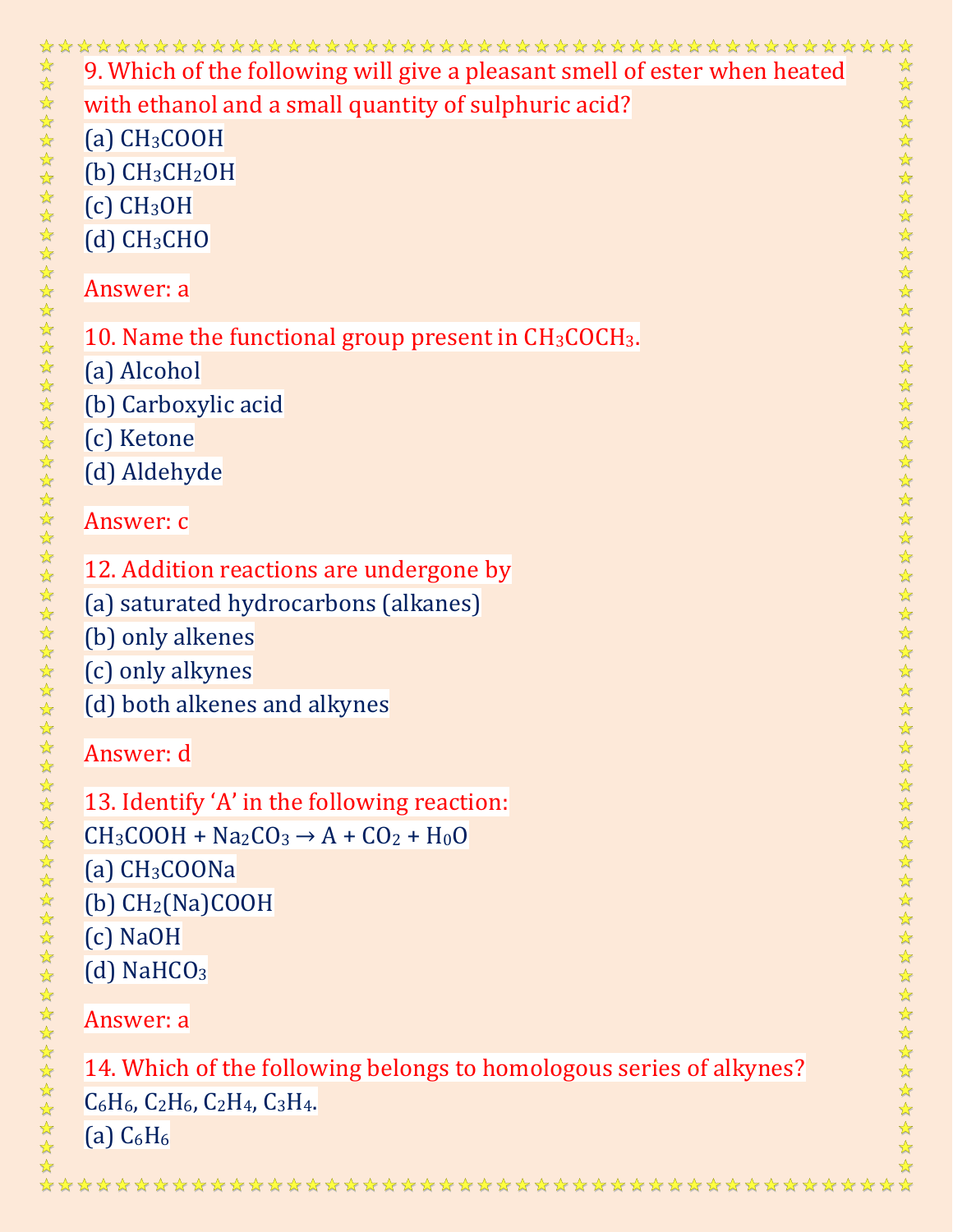| **************************<br>(b) $C_2H_4$<br>$(C)$ $C_2H_6$<br>$(d)$ $C_3H_4$<br>Answer: d<br>15. A hydrocarbon has four carbon atoms. Give its molecular formula if it is<br>an alkene.<br>$(a)$ $C_4H_{10}$<br>$(b)$ $C_4H_8$<br>$(C)$ $C_4H_6$<br>$(d)$ $C_4H_4$         | 经经公                                                                                                  |
|------------------------------------------------------------------------------------------------------------------------------------------------------------------------------------------------------------------------------------------------------------------------------|------------------------------------------------------------------------------------------------------|
| Answer: b<br>16. Identify A and B                                                                                                                                                                                                                                            |                                                                                                      |
| CrO3 in<br>CH <sub>3</sub> COOH<br>Oxidation<br>CH <sub>3</sub> CH <sub>2</sub> OH<br><b>Ethanol</b><br>Alkaline<br>в<br>$\overline{\text{KMnO}}_4$                                                                                                                          | 化水水水水水水水水水水水水水水水水水水水水水<br>$\frac{1}{2}$<br>$\frac{1}{2}$                                             |
| CH <sub>3</sub> CHO,<br>CH <sub>3</sub> COOH<br>(a)<br>Ethanal,<br>Ethanoic acid<br>CH <sub>3</sub> COOH,<br>CH <sub>3</sub> CHO<br>(b)<br>Ethanoic acid<br>Ethanal<br>$(c)$ CH <sub>3</sub> CHO,<br>$CO2 + H2O$<br>Ethanal<br>CH <sub>3</sub> COOH,<br>$CO_2 + H_2O$<br>(d) | $\frac{1}{2}$<br>$\mathbf{r}$<br>$\frac{1}{\sqrt{2}}$<br>$\frac{1}{2}$<br><b>外界外外外外外外外外外外外外外外外外外</b> |
| Ethanoic acid<br>Answer: a                                                                                                                                                                                                                                                   |                                                                                                      |
| 17. Give the IUPAC name of $CH3COOC2H5$ .<br>(a) Ethyl ethanoic acid<br>(b) Butanoate<br>(c) Ethyl ethanoate<br>(d) Etyl methyl carboxylic acid                                                                                                                              |                                                                                                      |
| Answer: c                                                                                                                                                                                                                                                                    |                                                                                                      |